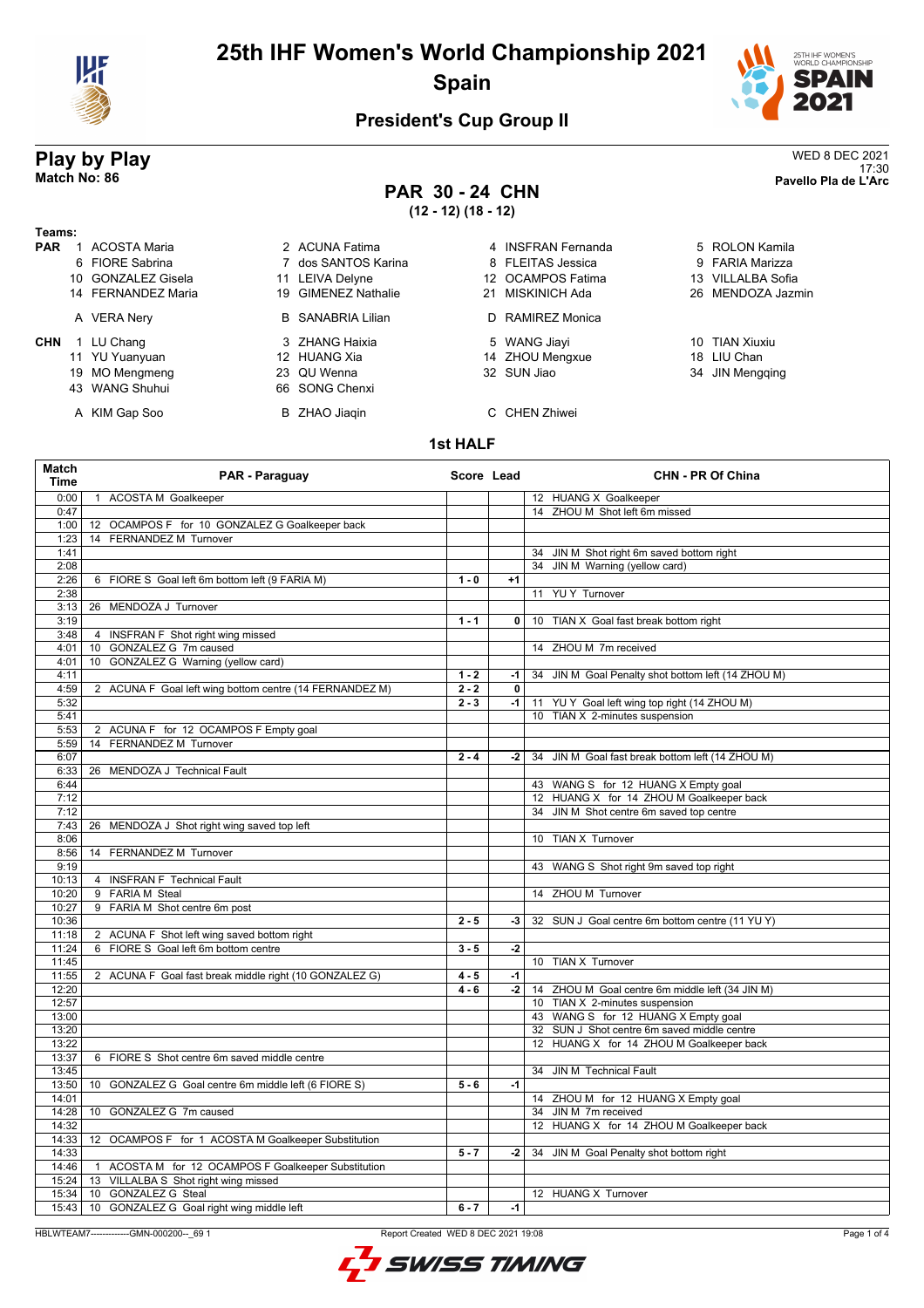

**25th IHF Women's World Championship 2021 Spain**



## **President's Cup Group II**

**Play by Play**<br>Match No: 86<br>Pavello Pla de L'Arc 17:30 **Match No: 86 Pavello Pla de L'Arc**

#### **PAR 30 - 24 CHN (12 - 12) (18 - 12)**

**1st HALF**

| Match<br><b>Time</b> | PAR - Paraguay                                                      | Score Lead |                         | <b>CHN - PR Of China</b>                           |
|----------------------|---------------------------------------------------------------------|------------|-------------------------|----------------------------------------------------|
| 16:03                | 26 MENDOZA J Technical Fault                                        |            |                         |                                                    |
| 16:13                |                                                                     |            |                         | 14 ZHOU M Shot centre 6m missed                    |
| 16:49                | 26 MENDOZA J Goal right 6m middle left (14 FERNANDEZ M)             | $7 - 7$    | $\Omega$                |                                                    |
| 17:30                |                                                                     |            |                         | 43 WANG S Technical Fault                          |
| 17:47                | 6 FIORE S Goal centre 6m bottom right (9 FARIA M)                   | $8 - 7$    | $+1$                    |                                                    |
| 17:54                |                                                                     |            |                         | Team timeout                                       |
| 18:13                |                                                                     | $8 - 8$    | $\overline{0}$          | YU Y Goal left wing middle right (10 TIAN X)<br>11 |
| 18:39                | 26 MENDOZA J Goal left 6m middle right (14 FERNANDEZ M)             | $9 - 8$    | $+1$                    |                                                    |
| 18:48                |                                                                     | $9 - 9$    | $\mathbf 0$             | 43 WANG S Goal right 6m middle right               |
| 19:24                | 2 ACUNA F Technical Fault                                           |            |                         |                                                    |
| 19:34                |                                                                     |            |                         | 34 JIN M Technical Fault                           |
| 20:10                | 2 ACUNA F Shot left wing saved bottom centre                        |            |                         |                                                    |
| 20:23                | 6 FIORE S 7m received                                               |            |                         | 32 SUN J 7m caused                                 |
| 20:25                |                                                                     |            |                         | 32 SUN J 2-minutes suspension                      |
| 20:36                | 2 ACUNA F Turnover                                                  |            |                         |                                                    |
| 20:48                |                                                                     |            |                         | 19 MOM for 12 HUANG X Empty goal                   |
| 21:02                |                                                                     | $9 - 10$   | $-1$                    | 11 YU Y Goal left wing middle right (10 TIAN X)    |
| 21:10                |                                                                     |            |                         | 1 LUC for 34 JIN M Goalkeeper back                 |
| 21:13                | 6 FIORE S Shot centre 9m post                                       |            |                         |                                                    |
| 21:26                |                                                                     |            |                         | 34 JIN M for 1 LU C Empty goal                     |
| 21:40                |                                                                     |            |                         | 10 TIAN X Technical Fault                          |
| 21:47                |                                                                     |            |                         | LUC for 11 YUY Goalkeeper back                     |
| 21:49                | 13 VILLALBA S Shot right 6m missed                                  |            |                         |                                                    |
| 22:06                |                                                                     |            |                         | 14 ZHOU M for 1 LU C Empty goal                    |
| 22:18                |                                                                     |            |                         | 34 JIN M Technical Fault                           |
| 22:21                |                                                                     |            |                         | LU C for 14 ZHOU M Goalkeeper back<br>$\mathbf{1}$ |
| 22:28                | 6 FIORE S Technical Fault                                           |            |                         |                                                    |
| 22:46                |                                                                     |            |                         | 12 HUANG X for 1 LU C Goalkeeper Substitution      |
| 23:13                |                                                                     |            |                         | 43 WANG S Shot right 9m post                       |
| 24:02                | 9 FARIA M Shot right wing saved middle centre                       |            |                         |                                                    |
| 24:29                | OCAMPOS F for 1 ACOSTA M Goalkeeper Substitution<br>12              |            |                         |                                                    |
| 24:29                | INSFRAN F Goal left 6m bottom left<br>4                             | $10 - 10$  | $\mathbf{0}$            |                                                    |
| 24:43                | dos SANTOS K 2-minutes suspension<br>$\overline{7}$                 |            |                         |                                                    |
| 24:58                |                                                                     |            |                         | 14 ZHOU M Technical Fault                          |
| 25:43                | 4 INSFRAN F Shot right 6m saved middle right                        |            |                         |                                                    |
| 25:56                |                                                                     |            |                         | 11 YU Y Technical Fault                            |
| 26:27                | 26 MENDOZA J Goal right wing middle left (11 LEIVA D)               | $11 - 10$  | $+1$                    |                                                    |
| 26:38                |                                                                     | $11 - 11$  | $\overline{\mathbf{0}}$ | 43 WANG S Goal right 6m bottom left (32 SUN J)     |
| 27:17                |                                                                     |            |                         | 11 YU Y 2-minutes suspension                       |
| 27:39                | LEIVA D Turnover<br>11                                              |            |                         | 34 JIN M Steal                                     |
| 27:48                |                                                                     |            |                         | 14 ZHOU M for 12 HUANG X Empty goal                |
| 28:09                |                                                                     |            |                         | 14 ZHOU M Shot centre 9m missed                    |
| 28:16                |                                                                     |            |                         | 12 HUANG X for 34 JIN M Goalkeeper back            |
| 28:17                | Team timeout                                                        |            |                         |                                                    |
| 28:39                | 2 ACUNA F Turnover                                                  |            |                         |                                                    |
| 28:54                |                                                                     |            |                         | 43 WANG S for 12 HUANG X Empty goal                |
| 29:03                |                                                                     |            |                         | 12 HUANG X for 34 JIN M Goalkeeper back            |
| 29:04                |                                                                     |            |                         | 18 LIU C Shot right 6m saved middle left           |
| 29:12                | GONZALEZ G Goal right 6m middle left (2 ACUNA F)<br>10 <sup>°</sup> | $12 - 11$  | $+1$                    |                                                    |
| 29:36                |                                                                     | $12 - 12$  | 0                       | 3 ZHANG H Goal right wing middle left (34 JIN M)   |
| 29:50                | 14 FERNANDEZ M Technical Fault                                      |            |                         |                                                    |
|                      |                                                                     |            |                         |                                                    |

#### **2nd HALF**

| <b>Match</b><br>Time | <b>PAR - Paraguay</b>                                                                         | Score Lead |      | <b>CHN - PR Of China</b>           |  |  |
|----------------------|-----------------------------------------------------------------------------------------------|------------|------|------------------------------------|--|--|
| 30:00                | 12 OCAMPOS F Goalkeeper                                                                       |            |      | 12 HUANG X Goalkeeper              |  |  |
| 30:57                | 14 FERNANDEZ M Goal centre 6m top left (9 FARIA M)                                            | $13 - 12$  | $+1$ |                                    |  |  |
| 31:38                |                                                                                               |            |      | 11 YUY Shot left wing missed       |  |  |
| 32:11                | MENDOZA J Goal right wing middle left (9 FARIA M)<br>26                                       | 14 - 12    | $+2$ |                                    |  |  |
| 32:46                | 6 FIORE S Steal                                                                               |            |      | 43 WANG S Turnover                 |  |  |
| 32:56                | <b>INSFRAN F</b> Shot right wing post                                                         |            |      |                                    |  |  |
| 33:23                | FERNANDEZ M Goal left 6m middle left (9 FARIA M)<br>14                                        | $15 - 12$  | $+3$ |                                    |  |  |
| 33:28                |                                                                                               |            |      | 34 JIN M for 12 HUANG X Empty goal |  |  |
| 33:39                |                                                                                               |            |      | 43 WANG S 2-minutes suspension     |  |  |
| 33:51                | <b>GONZALEZ G Steal</b><br>10 <sup>1</sup>                                                    |            |      | 11 YUY Turnover                    |  |  |
| 33:56                | GONZALEZ G Goal centre 6m bottom right<br>10                                                  | $16 - 12$  | $+4$ |                                    |  |  |
| 34:11                |                                                                                               |            |      | 34 JIN M Technical Fault           |  |  |
| 34:40                | 2 ACUNA F Turnover                                                                            |            |      |                                    |  |  |
|                      | HBLWTEAM7-------------GMN-000200-- 69 1<br>Page 2 of 4<br>Report Created WED 8 DEC 2021 19:08 |            |      |                                    |  |  |

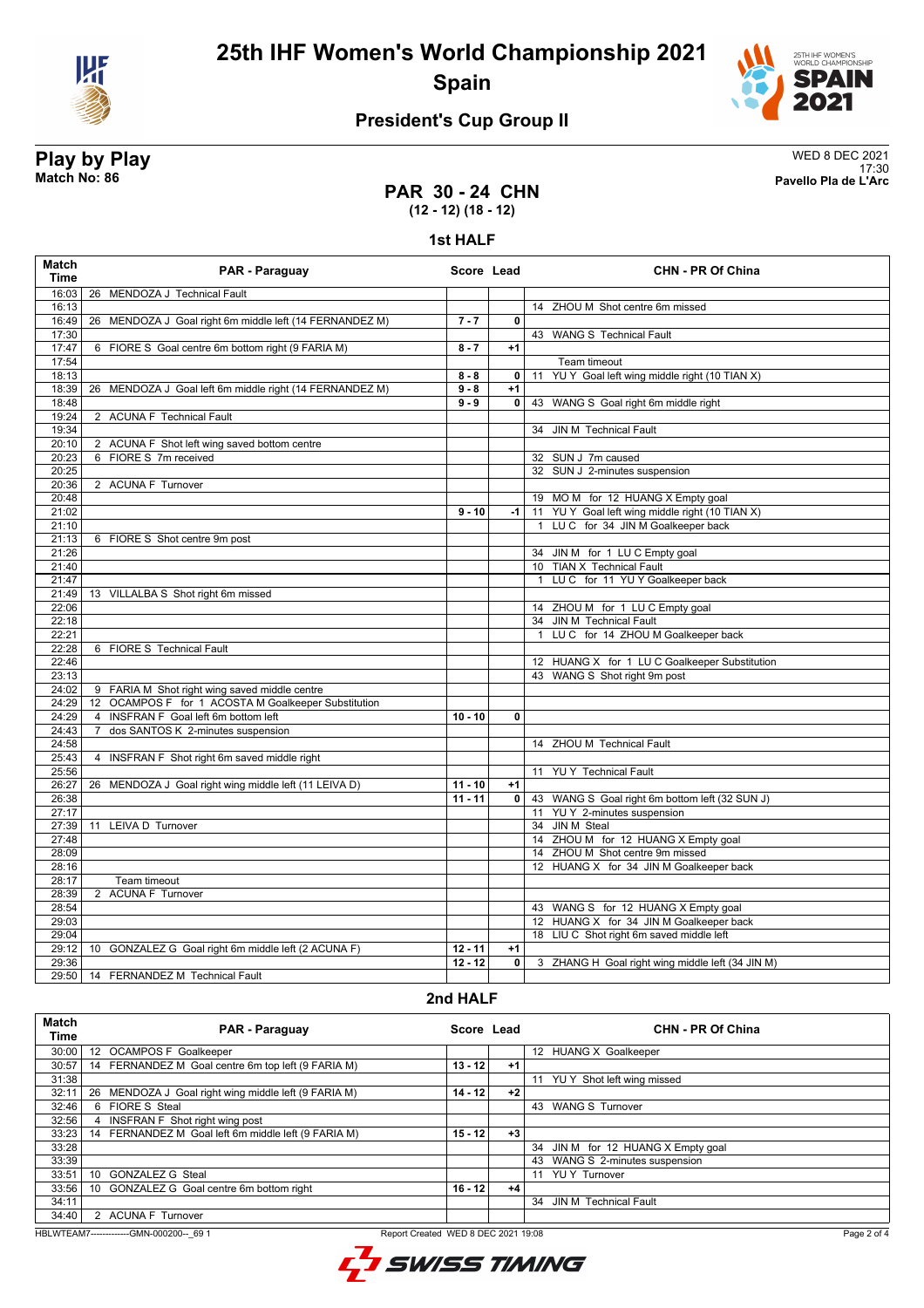



# **President's Cup Group II**

**Play by Play**<br>Match No: 86<br>Pavello Pla de L'Arc 17:30 **Match No: 86 Pavello Pla de L'Arc**

### **PAR 30 - 24 CHN (12 - 12) (18 - 12)**

**2nd HALF**

| Match<br>Time  | PAR - Paraguay                                                           | Score Lead |      | <b>CHN - PR Of China</b>                                                               |
|----------------|--------------------------------------------------------------------------|------------|------|----------------------------------------------------------------------------------------|
| 34:51          |                                                                          |            |      | 66 SONG C for 5 WANG J Goalkeeper back                                                 |
| 35:06          |                                                                          |            |      | 5 WANG J Technical Fault                                                               |
| 35:36          | INSFRAN F Goal right 6m middle left (9 FARIA M)<br>4                     | $17 - 12$  | $+5$ |                                                                                        |
| 35:54          |                                                                          |            |      | 5 WANG J Technical Fault                                                               |
| 36:23<br>36:32 | 6 FIORE S Technical Fault                                                | $17 - 13$  | +4   | 34 JIN M Goal right 6m top right (14 ZHOU M)                                           |
| 37:14          | 2 ACUNA F Goal left wing bottom right (9 FARIA M)                        | $18 - 13$  | $+5$ |                                                                                        |
| 37:26          |                                                                          |            |      | Team timeout                                                                           |
| 37:26          |                                                                          |            |      | 12 HUANG X for 66 SONG C Goalkeeper Substitution                                       |
| 37:46          |                                                                          | $18 - 14$  | $+4$ | 34 JIN M Goal right wing middle centre (14 ZHOU M)                                     |
| 38:20          | MENDOZA J Shot right wing saved middle right<br>26                       |            |      |                                                                                        |
| 38:45          |                                                                          | $18 - 15$  | $+3$ | 3 ZHANG H Goal right wing middle left (34 JIN M)                                       |
| 39:26          | MENDOZA J Shot right wing saved bottom centre<br>26                      |            |      |                                                                                        |
| 39:39          |                                                                          | $18 - 16$  | $+2$ | 5 WANG J Goal centre 6m top left                                                       |
| 40:09          | 26 MENDOZA J Goal right wing bottom centre                               | $19 - 16$  | $+3$ |                                                                                        |
| 40:37          |                                                                          |            |      | 5 WANG J Technical Fault                                                               |
| 41:10          | 14 FERNANDEZ M Technical Fault                                           |            |      |                                                                                        |
| 41:20<br>41:56 | 4 INSFRAN F 7m received                                                  | $19 - 17$  | $+2$ | 34 JIN M Goal left wing middle centre (11 YU Y)<br>19 MO M 7m caused                   |
| 42:11          | 2 ACUNA F Penalty shot missed                                            |            |      |                                                                                        |
| 42:28          | 4 INSFRAN F 7m caused                                                    |            |      | 34 JIN M 7m received                                                                   |
| 42:41          |                                                                          | $19 - 18$  | $+1$ | 34 JIN M Goal Penalty shot bottom left                                                 |
| 42:55          | ACOSTA M for 12 OCAMPOS F Goalkeeper Substitution                        |            |      |                                                                                        |
| 43:12          | FERNANDEZ M Shot centre 6m saved middle centre<br>14                     |            |      |                                                                                        |
| 43:26          |                                                                          |            |      | 5 WANG J Technical Fault                                                               |
| 43:35          | 5 ROLON K Turnover (FB)                                                  |            |      |                                                                                        |
| 43:44          |                                                                          |            |      | 32 SUN J Turnover (FB)                                                                 |
| 44:17          | 5 ROLON K Goal centre 6m top right (9 FARIA M)                           | $20 - 18$  | $+2$ |                                                                                        |
| 44:46          |                                                                          |            |      | 32 SUN J Technical Fault                                                               |
| 44:57          | 5 ROLON K Shot right 6m missed                                           |            |      |                                                                                        |
| 45:06          |                                                                          | $20 - 19$  | $+1$ | 32 SUN J Goal centre 6m middle right (5 WANG J)                                        |
| 45:50          | 2 ACUNA F Goal left wing bottom right (14 FERNANDEZ M)                   | $21 - 19$  | $+2$ |                                                                                        |
| 46:03<br>46:42 | 5 ROLON K 7m received                                                    |            |      | 14 ZHOU M Shot centre 6m saved middle left<br>3 ZHANG H 7m caused                      |
| 46:53          | 6 FIORE S Goal Penalty shot bottom left (5 ROLON K)                      | $22 - 19$  | $+3$ |                                                                                        |
| 47:13          |                                                                          |            |      | 12 HUANG X for 43 WANG S Goalkeeper back                                               |
| 47:31          | dos SANTOS K Block<br>$\overline{7}$                                     |            |      | 5 WANG J Shot centre 9m blocked                                                        |
| 48:23          | FERNANDEZ M Goal left 6m bottom centre (9 FARIA M)<br>14                 | $23 - 19$  | $+4$ |                                                                                        |
| 48:31          | MENDOZA J 7m caused<br>26                                                |            |      | 10 TIAN X 7m received                                                                  |
| 48:44          |                                                                          |            |      | 34 JIN M Penalty shot saved top left                                                   |
| 49:08          |                                                                          |            |      | 10 TIAN X Shot left 6m missed                                                          |
| 49:43          | 26 MENDOZA J 7m received                                                 |            |      | 10 TIAN X 7m caused                                                                    |
| 49:43          |                                                                          |            |      | TIAN X Disqualification (red card-three times 2-minute suspensions)<br>10 <sup>°</sup> |
| 49:53          | 6 FIORE S Goal Penalty shot middle right (26 MENDOZA J)                  | $24 - 19$  | $+5$ |                                                                                        |
| 49:59          |                                                                          |            |      | 5 WANG J for 12 HUANG X Empty goal                                                     |
| 50:11<br>50:18 | dos SANTOS K 2-minutes suspension<br>7<br>5 ROLON K Shot right 9m missed |            |      |                                                                                        |
| 50:24          |                                                                          |            |      | 1 LU C Technical Fault                                                                 |
| 50:57          |                                                                          |            |      | 12 HUANG X for 14 ZHOU M Goalkeeper back                                               |
| 50:57          | Team timeout                                                             |            |      |                                                                                        |
| 51:17          | ROLON K Shot right wing saved middle centre<br>5                         |            |      |                                                                                        |
| 51:37          | FERNANDEZ M Goal centre 6m middle left (9 FARIA M)<br>14                 | $25 - 19$  | $+6$ |                                                                                        |
| 51:59          |                                                                          |            |      | 11 YUY for 12 HUANG X Empty goal                                                       |
| 52:02          |                                                                          | $25 - 20$  | $+5$ | 43 WANG S Goal left 6m middle right                                                    |
| 52:44          | 26 MENDOZA J Goal right wing middle left (14 FERNANDEZ M)                | $26 - 20$  | $+6$ |                                                                                        |
| 53:02          |                                                                          | $26 - 21$  | $+5$ | 34 JIN M Goal centre 9m middle left (14 ZHOU M)                                        |
| 53:30          |                                                                          |            |      | 12 HUANG X for 10 TIAN X Goalkeeper back                                               |
| 53:36          | 5 ROLON K Technical Fault                                                |            |      |                                                                                        |
| 54:12          |                                                                          |            |      | 34 JIN M Technical Fault                                                               |
| 54:47<br>54:50 | 2 ACUNA F Goal left wing bottom right (9 FARIA M)                        | $27 - 21$  | +6   | 19 MO M 2-minutes suspension                                                           |
| 55:09          |                                                                          |            |      | 3 ZHANG H Shot right wing saved top centre                                             |
| 55:46          | 4 INSFRAN F Shot right 6m saved middle left                              |            |      |                                                                                        |
| 56:00          |                                                                          |            |      | 23 QU W for 12 HUANG X Empty goal                                                      |
| 56:27          |                                                                          | $27 - 22$  | $+5$ | 11 YU Y Goal left wing top right                                                       |
| 56:44          |                                                                          |            |      | 12 HUANG X for 23 QU W Goalkeeper back                                                 |
| 56:54          | INSFRAN F Goal right 6m top left (14 FERNANDEZ M)<br>4                   | $28 - 22$  | $+6$ |                                                                                        |
| 57:01          |                                                                          |            |      | Turnover bench/team                                                                    |